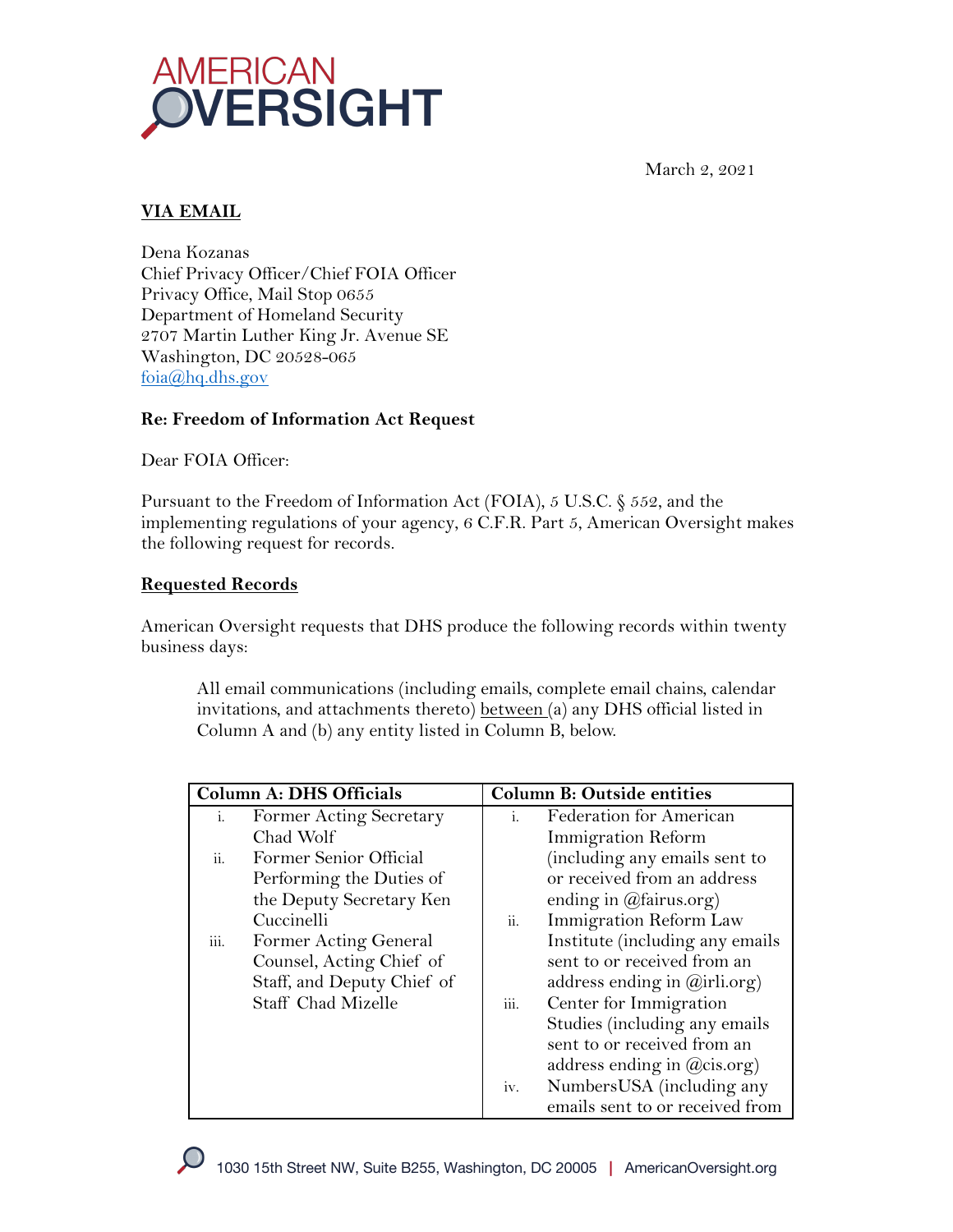| an address ending in<br>$(a)$ numbersusa.com)<br>v. The Remembrance Project<br>(including any emails sent to<br>or received from an address<br>ending in |
|----------------------------------------------------------------------------------------------------------------------------------------------------------|
| $(a)$ theremembranceproject.org)                                                                                                                         |

In an effort to accommodate DHS and reduce the number of potentially responsive records to be processed and produced, American Oversight has limited  $Part 2$  of its request to emails sent by the specified DHS officials. To be clear, however, American Oversight still requests that complete email chains be produced, displaying both sent and received messages. This means, for example, that both former Acting Secretary Wolf's response to an email containing the term "Stephen Miller" and the initial received message are responsive to this request and should be produced.

Please provide all responsive records from February 1, 2020 through January 20, 2021.

## **Fee Waiver Request**

In accordance with 5 U.S.C.  $\frac{552(a)(4)(A)(iii)}{3}$  and your agency's regulations, American Oversight requests a waiver of fees associated with processing this request for records. The subject of this request concerns the operations of the federal government, and the disclosures will likely contribute to a better understanding of relevant government procedures by the general public in a significant way. Moreover, the request is primarily and fundamentally for non-commercial purposes.

American Oversight requests a waiver of fees because disclosure of the requested information is "in the public interest because it is likely to contribute significantly to public understanding of operations or activities of the government."1 The public has a significant interest in whether and to what extent outside individuals have influenced DHS policymaking. <sup>2</sup> Records with the potential to shed light on this issue would contribute significantly to public understanding of operations of the federal government, including the influence behind DHS policies. American Oversight is committed to transparency and makes the responses agencies provide to FOIA requests

 $1\,5$  U.S.C.  $\frac{2552(a)(4)(A)(iii)}{3}$ .

<sup>2</sup> Andy Kroll, *Internal Emails Reveal How Stephen Miller Leads an Extremist Network to Push Trump's Anti-Immigrant Agenda*, Rolling Stone, Dec. 11, 2019, https://www.rollingstone.com/politics/politics-features/stephen-miller-immigrationtrump-white-nationalist-emails-jon-feere-924364/; *How Members of Anti-Immigrant Extremist Group Have Worked Closely With – and Joined – the Trump Administration*, American Oversight, Nov. 18, 2020, https://www.americanoversight.org/howmembers-of-anti-immigrant-extremist-groups-have-worked-closely-with-and-joinedthe-trump-administration.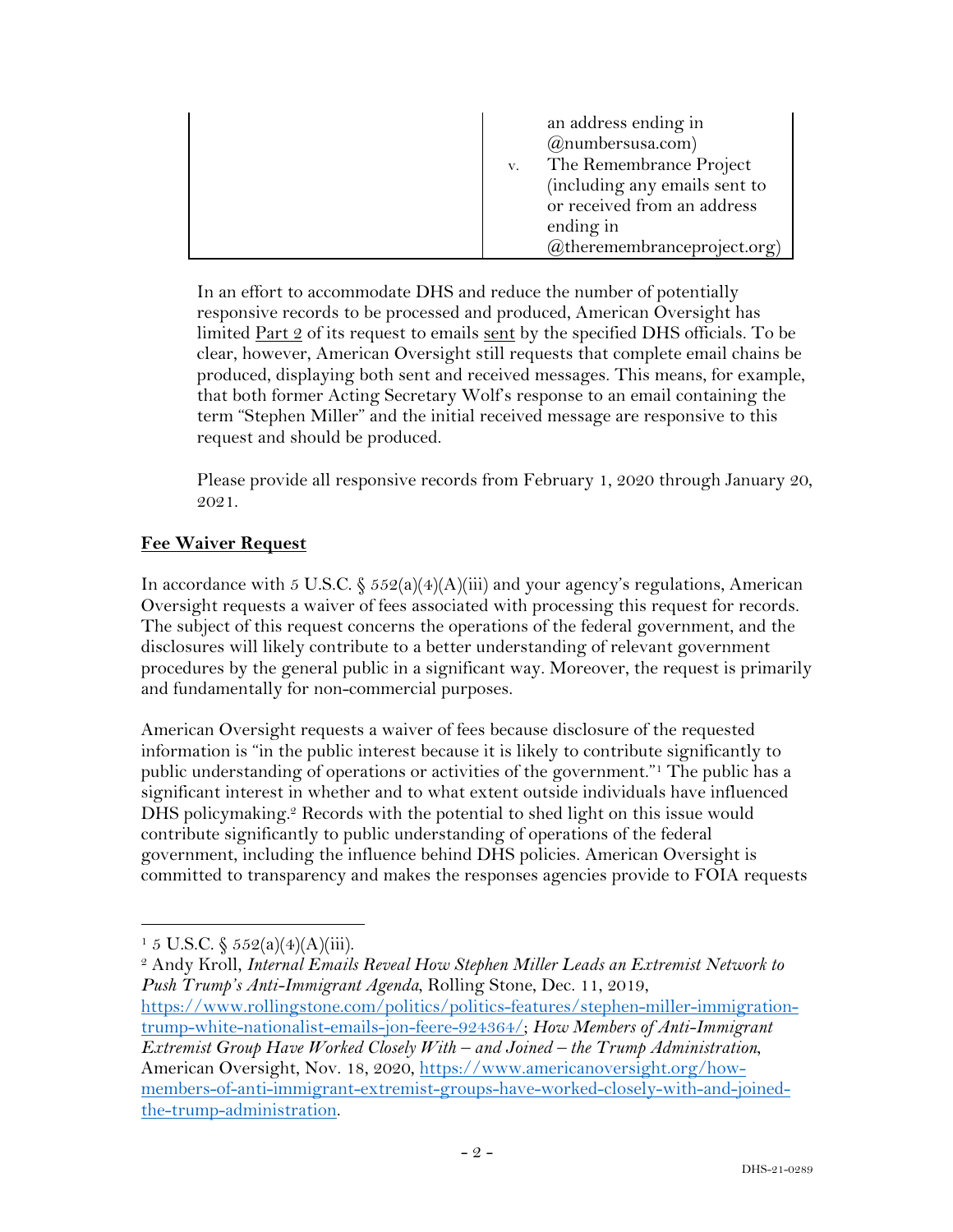publicly available, and the public's understanding of the government's activities would be enhanced through American Oversight's analysis and publication of these records.

This request is primarily and fundamentally for non-commercial purposes.<sup>3</sup> As a  $501(c)(3)$  nonprofit, American Oversight does not have a commercial purpose and the release of the information requested is not in American Oversight's financial interest. American Oversight's mission is to promote transparency in government, to educate the public about government activities, and to ensure the accountability of government officials. American Oversight uses the information gathered, and its analysis of it, to educate the public through reports, press releases, or other media. American Oversight also makes materials it gathers available on its public website and promotes their availability on social media platforms, such as Facebook and Twitter.4

American Oversight has also demonstrated its commitment to the public disclosure of documents and creation of editorial content through regular substantive analyses posted to its website.5 Examples reflecting this commitment to the public disclosure of documents and the creation of editorial content include the posting of records related to the Trump Administration's contacts with Ukraine and analyses of those contacts; $6$ posting records and editorial content about the federal government's response to the Coronavirus pandemic;7 posting records received as part of American Oversight's "Audit the Wall" project to gather and analyze information related to the administration's proposed construction of a barrier along the U.S.-Mexico border, and analyses of what those records reveal;<sup>8</sup> the posting of records related to an ethics waiver received by a senior Department of Justice attorney and an analysis of what those records demonstrated regarding the Department's process for issuing such waivers;<sup>9</sup>

<sup>8</sup> *See generally Audit the Wall*, American Oversight,

<sup>3</sup> *See* 5 U.S.C. § 552(a)(4)(A)(iii).

<sup>4</sup> American Oversight currently has approximately 15,500 page likes on Facebook and 104,300 followers on Twitter. American Oversight, Facebook,

https://www.facebook.com/weareoversight/ (last visited July 20, 2020); American Oversight (@weareoversight), Twitter, https://twitter.com/weareoversight (last visited July 20, 2020).

<sup>5</sup> *See generally News*, American Oversight, https://www.americanoversight.org/blog. 6 *Trump Administration's Contacts with Ukraine*, American Oversight,

https://www.americanoversight.org/investigation/the-trump-administrationscontacts-with-ukraine.

<sup>7</sup> *See generally The Trump Administration's Response to Coronavirus*, American Oversight, https://www.americanoversight.org/investigation/the-trump-administrations-

response-to-coronavirus; *see, e.g.*, *CDC Calendars from 2018 and 2019: Pandemic-Related Briefings and Meetings*, American Oversight, https://www.americanoversight.org/cdccalendars-from-2018-and-2019-pandemic-related-briefings-and-meetings.

https://www.americanoversight.org/investigation/audit-the-wall; *see, e.g.*, *Border Wall Investigation Report: No Plans, No Funding, No Timeline, No Wall, American Oversight,* https://www.americanoversight.org/border-wall-investigation-report-no-plans-nofunding-no-timeline-no-wall. 9 *DOJ Records Relating to Solicitor General Noel Francisco's Recusal*, American Oversight,

https://www.americanoversight.org/document/doj-civil-division-response-noel-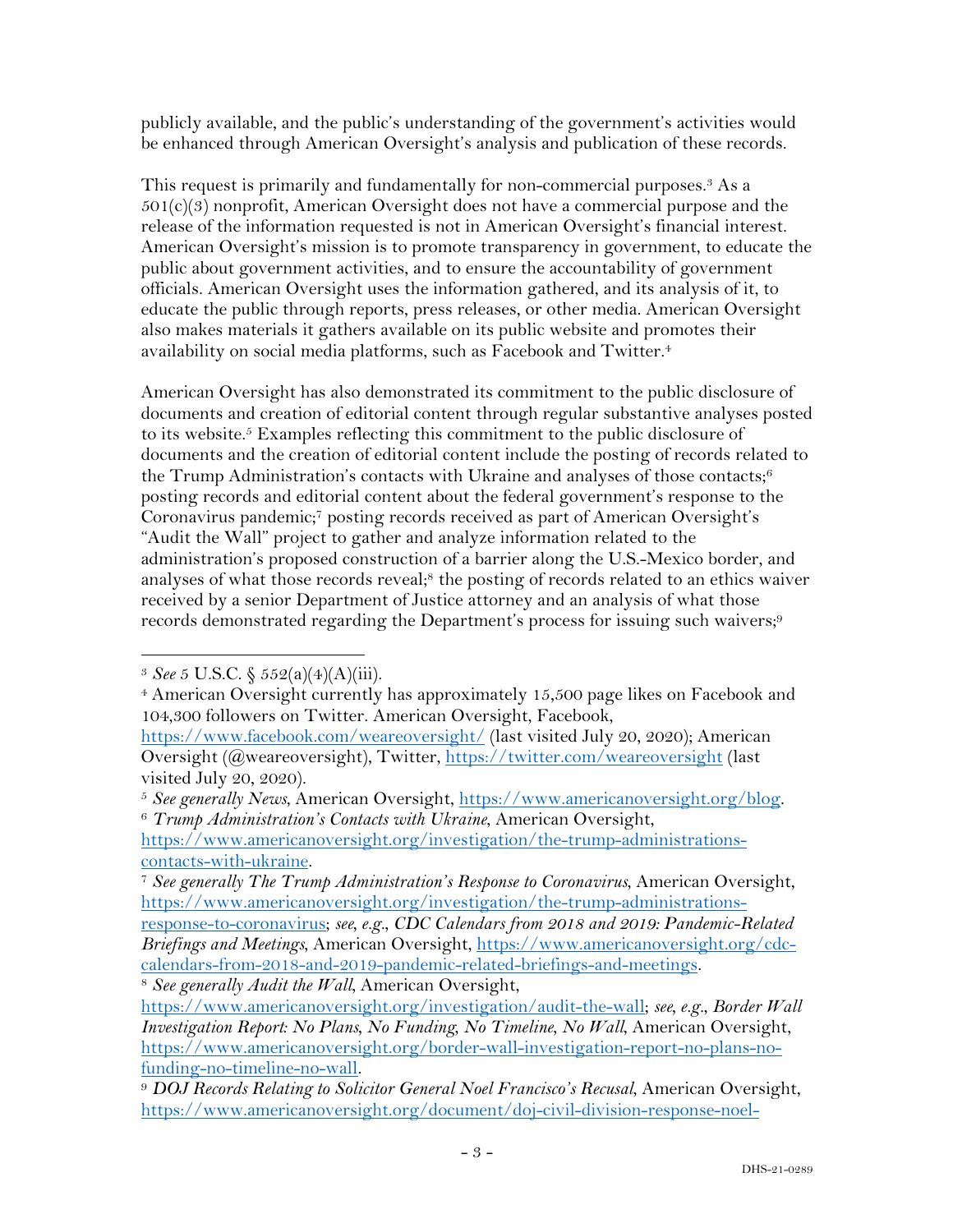and posting records and analysis of federal officials' use of taxpayer dollars to charter private aircraft or use government planes for unofficial business. 10

Accordingly, American Oversight qualifies for a fee waiver.

## **Guidance Regarding the Search & Processing of Requested Records**

In connection with its request for records, American Oversight provides the following guidance regarding the scope of the records sought and the search and processing of records:

- Please search all locations and systems likely to have responsive records, regardless of format, medium, or physical characteristics. For instance, if the request seeks "communications," please search all locations likely to contain communications, including relevant hard-copy files, correspondence files, appropriate locations on hard drives and shared drives, emails, text messages or other direct messaging systems (such as iMessage, WhatsApp, Signal, or Twitter direct messages), voicemail messages, instant messaging systems such as Lync or ICQ, and shared messages systems such as Slack.
- In conducting your search, please understand the terms "record," "document," and "information" in their broadest sense, to include any written, typed, recorded, graphic, printed, or audio material of any kind. We seek records of any kind, including electronic records, audiotapes, videotapes, and photographs, as well as letters, emails, facsimiles, telephone messages, voice mail messages, and transcripts, notes, or minutes of any meetings, telephone conversations, or discussions.
- Our request for records includes any attachments to those records or other materials enclosed with those records when they were previously transmitted. To the extent that an email is responsive to our request, our request includes all prior messages sent or received in that email chain, as well as any attachments to the email.
- Please search all relevant records or systems containing records regarding agency business. Do not exclude records regarding agency business contained in files, email accounts, or devices in the personal custody of your officials, such as personal email accounts or text messages. Records of official business conducted

<sup>10</sup> See generally Swamp Airlines: Chartered Jets at Taxpayer Expense, American Oversight, https://www.americanoversight.org/investigation/swamp-airlines-private-jetstaxpayer-expense; *see, e.g.*, *New Information on Pompeo's 2017 Trips to His Home State*, American Oversight, https://www.americanoversight.org/new-information-onpompeos-2017-trips-to-his-home-state.

francisco-compliance; *Francisco & the Travel Ban: What We Learned from the DOJ Documents*, American Oversight, https://www.americanoversight.org/francisco-thetravel-ban-what-we-learned-from-the-doj-documents.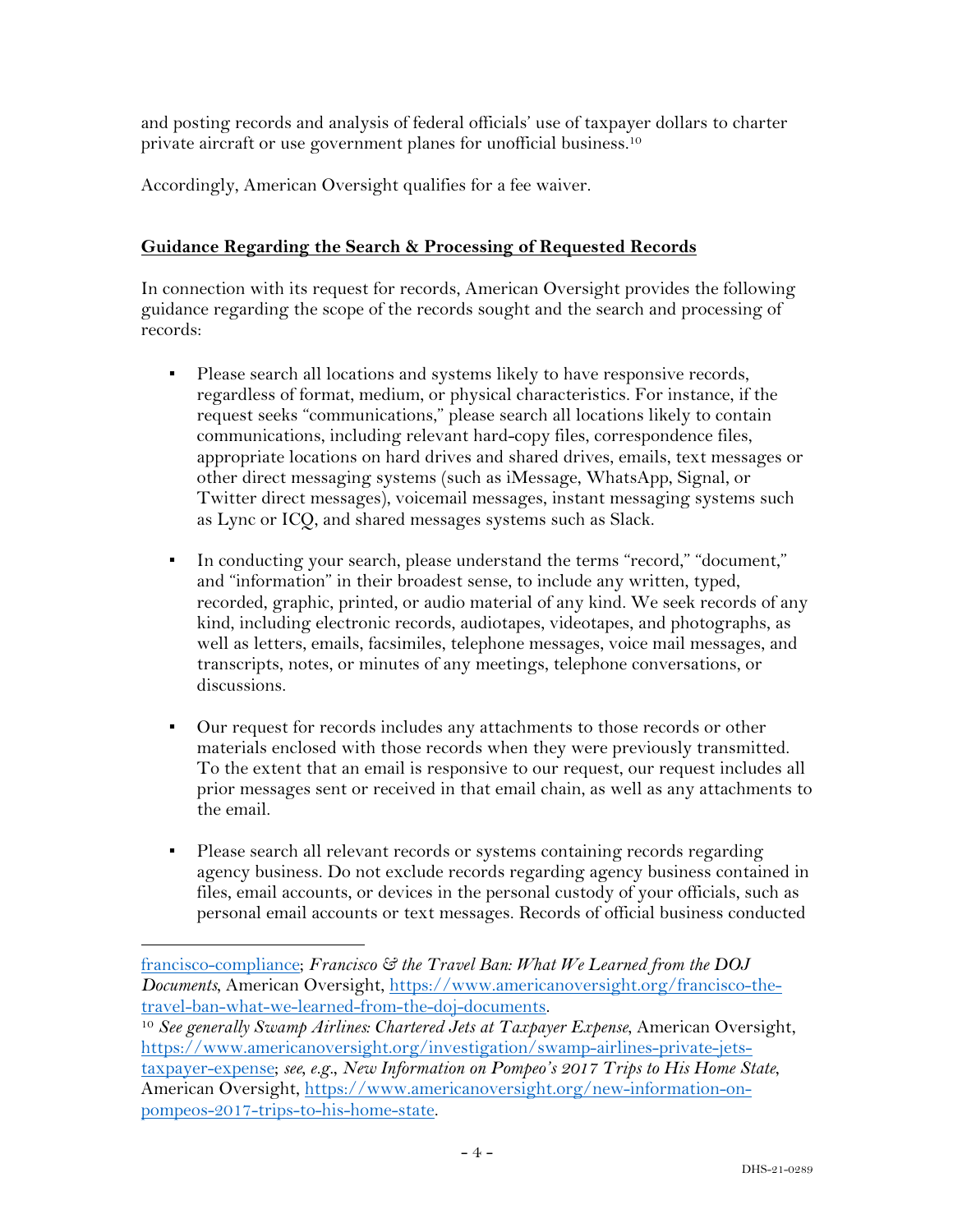using unofficial systems or stored outside of official files are subject to the Federal Records Act and FOIA.11 It is not adequate to rely on policies and procedures that require officials to move such information to official systems within a certain period of time; American Oversight has a right to records contained in those files even if material has not yet been moved to official systems or if officials have, by intent or through negligence, failed to meet their obligations.12

- Please use all tools available to your agency to conduct a complete and efficient search for potentially responsive records. Agencies are subject to governmentwide requirements to manage agency information electronically,<sup>13</sup> and many agencies have adopted the National Archives and Records Administration (NARA) Capstone program, or similar policies. These systems provide options for searching emails and other electronic records in a manner that is reasonably likely to be more complete than just searching individual custodian files. For example, a custodian may have deleted a responsive email from his or her email program, but your agency's archiving tools may capture that email under Capstone. At the same time, custodian searches are still necessary; agencies may not have direct access to files stored in .PST files, outside of network drives, in paper format, or in personal email accounts.
- In the event some portions of the requested records are properly exempt from disclosure, please disclose any reasonably segregable non-exempt portions of the requested records. If a request is denied in whole, please state specifically why it is not reasonable to segregate portions of the record for release.
- Please take appropriate steps to ensure that records responsive to this request are not deleted by the agency before the completion of processing for this request. If records potentially responsive to this request are likely to be located on systems where they are subject to potential deletion, including on a scheduled basis, please take steps to prevent that deletion, including, as appropriate, by instituting a litigation hold on those records.

<sup>11</sup> *See Competitive Enter. Inst. v. Office of Sci. & Tech. Policy*, 827 F.3d 145, 149–50

<sup>(</sup>D.C. Cir. 2016); *cf. Judicial Watch, Inc. v. Kerry*, 844 F.3d 952, 955–56 (D.C. Cir. 2016). 12 *See Competitive Enter. Inst. v. Office of Sci. & Tech. Policy*, No. 14-cv-765, slip op. at 8 (D.D.C. Dec. 12, 2016).

<sup>13</sup> Presidential Memorandum—Managing Government Records, 76 Fed. Reg. 75,423 (Nov. 28, 2011), https://obamawhitehouse.archives.gov/the-press-

office/2011/11/28/presidential-memorandum-managing-government-records; Office of Mgmt. & Budget, Exec. Office of the President, Memorandum for the Heads of

Executive Departments & Independent Agencies, "Managing Government Records Directive," M-12-18 (Aug. 24, 2012), https://www.archives.gov/files/recordsmgmt/m-12-18.pdf.